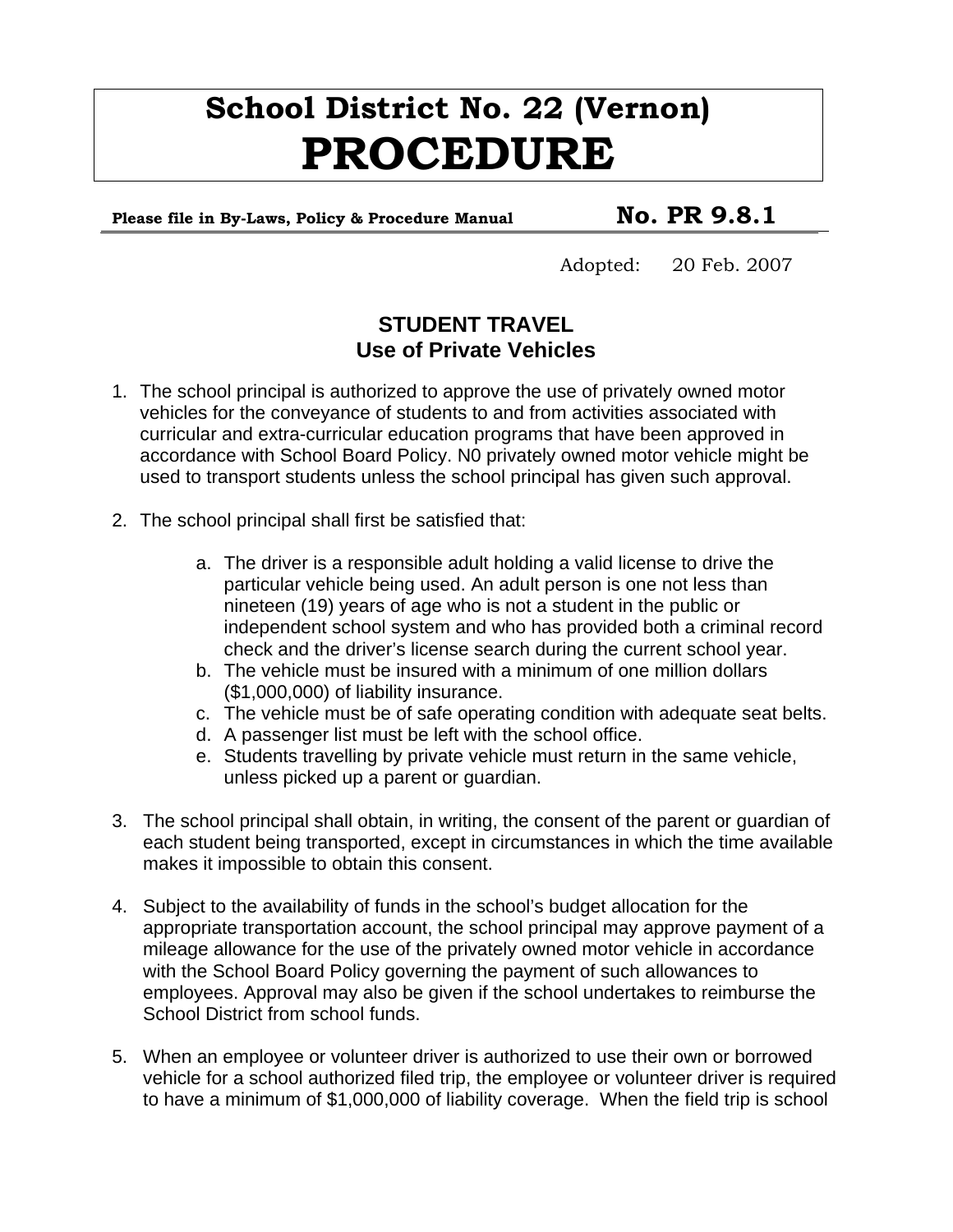authorized and the employee or volunteer driver is authorized to use their own or borrowed vehicle, the Schools Protection Program will provide liability coverage in excess of \$1,000,000.

This insurance is excess to the limits of liability set out in the Owner's Certificate of Insurance issued by the Insurance Corporation of British Columbia and any other valid insurance certificate or policy issued in respect of the motor vehicle owned and operated by the administrator, teacher, other employee, parent or volunteer who is afforded indemnity by this excess insurance.

There are two possible circumstances, which will disqualify the driver and/or vehicle owner under the Program.

- 1. Where the vehicle is used for a purpose other than what it is insured for under ICBC.
- 2. When the vehicle is operated in violation of any motor vehicle regulation or section of the criminal code.

Note (a): Personal belongings contained within a vehicle are neither insured by ICBC nor the Program. The driver should look to their homeowners/ tenants insurance for this coverage.

Note (b): What happens if there is physical damage to an employee's or volunteer's owned or borrowed vehicle? The Program does not provide any insurance for physical damage to employees' or volunteers' owned or borrowed vehicles. It is the responsibility of the vehicle owner to insure physical damage directly with an insurer.

- 6. The use of student volunteer drivers is not recommended and is not a preferred practice. School administrators must review with the Secretary-Treasurer requirements where students may be considered as volunteer drivers.
- 7. Students who travel to and from school or work experience in their own vehicles are not covered by the *School Protection Plan* insurance. It is the responsibility of the student to be insured.
- 8. ALL volunteer drivers must fill out the Volunteer Driver's and Vehicle Owner's Declaration (attached).